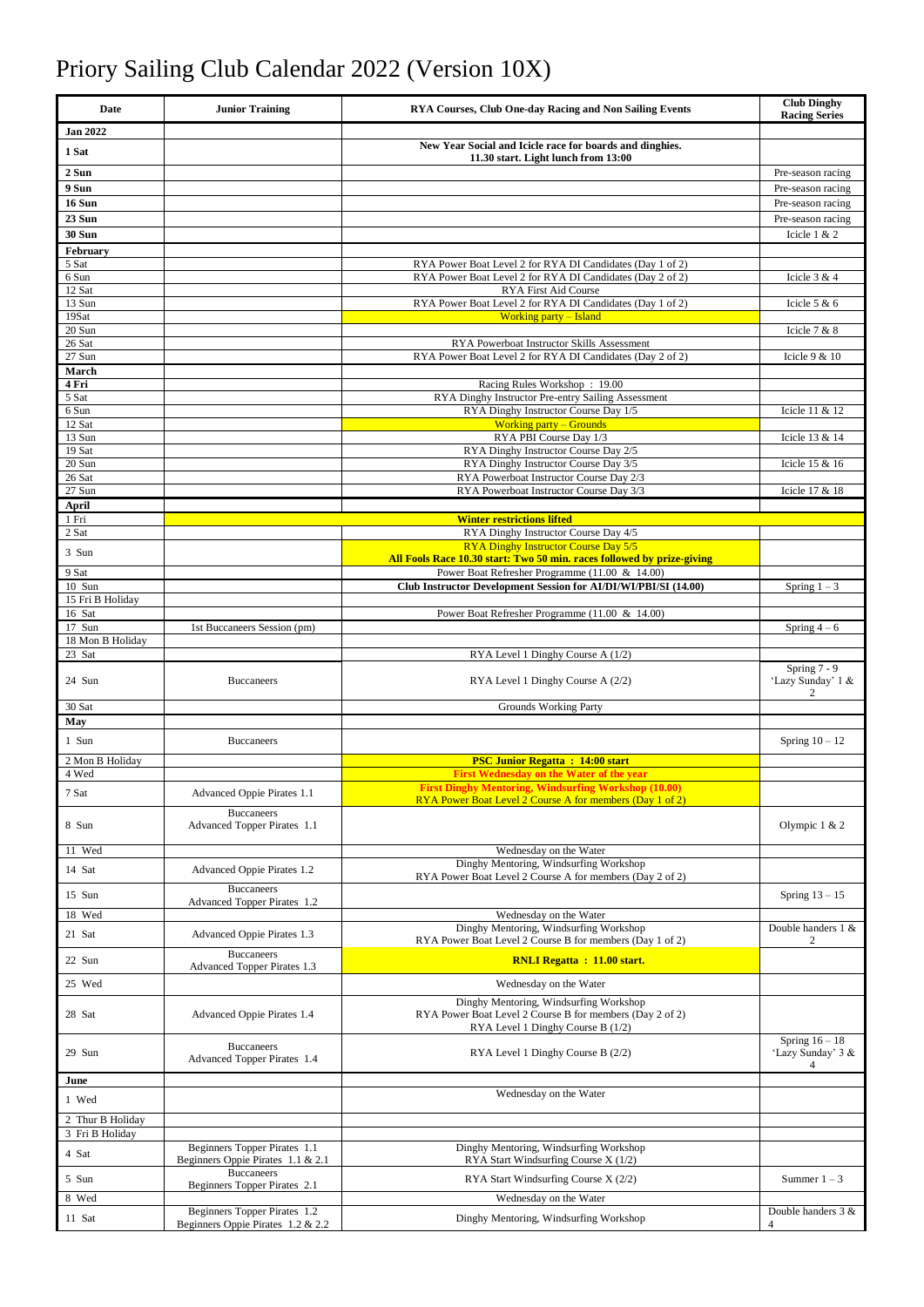## Priory Sailing Club Calendar 2022 (Version 10X)

| Date                            | <b>Junior Training</b>                                            | <b>RYA Courses, Club One-day Racing and Non Sailing Events</b>                                              | <b>Club Dinghy</b><br><b>Racing Series</b> |
|---------------------------------|-------------------------------------------------------------------|-------------------------------------------------------------------------------------------------------------|--------------------------------------------|
| 12 Sun                          | <b>Buccaneers</b><br>Beginners Topper Pirates 2.2                 |                                                                                                             | Summer $4-6$                               |
| 15 Wed                          |                                                                   | Wednesday on the Water                                                                                      |                                            |
| 18 Sat                          | Beginners Topper Pirates 1.3<br>Beginners Oppie Pirates 1.3 & 2.3 | Dinghy Mentoring, Windsurfing Workshop                                                                      |                                            |
| 19 Sun                          | <b>Buccaneers</b><br>Beginners Topper Pirates 2.3                 |                                                                                                             | Summer $7-9$                               |
| 22 Wed                          |                                                                   | Wednesday on the Water                                                                                      |                                            |
| 25 Sat                          | Beginners Topper Pirates 1.4.<br>Beginner Oppie Pirates 1.4 & 2.4 | Dinghy Mentoring, Windsurfing Workshop<br>RYA Level 1 Dinghy Course C: Day 1/2                              | Olympic $3 & 4$                            |
| 26 Sun                          | <b>Buccaneers</b><br>Beginners Topper Pirates 2.4                 | RYA Level 1 Dinghy Course C: Day 2/2                                                                        | 'Lazy Sunday' 5 &<br>6                     |
| 29 Weds                         |                                                                   | Wednesday on the Water                                                                                      |                                            |
| July                            |                                                                   |                                                                                                             |                                            |
| 2 Sat                           | Beginners Topper Pirates 3.1<br>Advanced Oppie Pirates 2.1        | Dinghy Mentoring, Windsurfing Workshop<br>PSC Raid                                                          |                                            |
| 3 Sun                           | <b>Buccaneers</b><br>Advanced Topper Pirates 2.1                  | PSC Raid                                                                                                    | Summer $10 - 12$                           |
| 6 Wed                           |                                                                   | Wednesday on the Water                                                                                      |                                            |
| 9 Sat                           | Beginners Topper Pirates 3.2<br>Advanced Oppie Pirates 2.2        | Dinghy Mentoring, Windsurfing Workshop                                                                      | Double handers 5 &<br>6                    |
| 10 Sun                          | <b>Buccaneers</b><br><b>Advanced Topper Pirates 2.2</b>           |                                                                                                             | Summer $13 - 15$                           |
| 13 Wed                          |                                                                   | Wednesday on the Water                                                                                      |                                            |
| 16 Sat                          | Beginners Topper Pirates 3.3<br>Advanced Oppie Pirates 2.3        | Dinghy Mentoring, Windsurfing Workshop<br>RYA Level 1 Dinghy Course D: Day 1/2                              |                                            |
| 17 Sun                          | <b>Buccaneers</b><br><b>Advanced Topper Pirates2.3</b>            | RYA Level 1 Dinghy Course D: Day 2/2                                                                        | Olympic $5 & 6$<br>'Lazy Sunday' 7 &       |
| 20 Wed                          |                                                                   | Wednesday on the Water                                                                                      | 8                                          |
| 23 Sat                          | <b>Beginners Topper Pirates 3.4</b>                               | <b>Bedford River Festival</b>                                                                               |                                            |
| 24 Sun                          | Advanced Oppie Pirates 2.4<br>Buccaneers                          | Dinghy Mentoring, Windsurfing Workshop<br><b>Bedford River Festival</b>                                     | Summer $16 - 18$                           |
| 27 Wed                          | <b>Advanced Topper Pirates 2.4</b>                                | Wednesday on the Water                                                                                      |                                            |
| 30 Sat                          |                                                                   | Dinghy Mentoring, Windsurfing Workshop                                                                      |                                            |
| 31 Sun                          | <b>Buccaneers</b>                                                 | PSC Open day – Dinghy and windsurfing taster sessions for the public 10.00 – 16.00                          |                                            |
| <b>August</b><br>1 Mon to 5 Fri |                                                                   | <b>PSC Dinghy Junior Course 9.30 to 16.30 Monday to Friday</b>                                              |                                            |
| 3 Wed                           |                                                                   | Wednesday on the Water                                                                                      |                                            |
| 6 Sat                           |                                                                   | RYA Level 1 Dinghy Course E: Day 1/2<br>Dinghy Mentoring, Windsurfing Workshop                              |                                            |
| 7 Sun                           | <b>Buccaneers</b>                                                 | RYA Level 1 Dinghy Course E: Day 2/2                                                                        | Olympic $7 & 8$                            |
| 10 Wed<br>13 Sat                |                                                                   | Wednesday on the Water<br>Dinghy Mentoring, Windsurfing Workshop                                            | Double handers 7 &<br>8                    |
| 14 Sun                          | <b>Buccaneers</b>                                                 |                                                                                                             | Autumn $1 - 3$                             |
| 17 Wed<br>20 Sat                |                                                                   | Wednesday on the Water<br>Dinghy Mentoring, Windsurfing Workshop                                            |                                            |
| 21 Sun                          | <b>Buccaneers</b>                                                 |                                                                                                             | Autumn $4-6$                               |
| 24 Wed<br>27 Sat                |                                                                   | Wednesday on the Water<br>Dinghy Mentoring, Windsurfing Workshop<br>RYA Start Windsurfing Course Y: Day 1/2 |                                            |
| 28 Sun                          |                                                                   |                                                                                                             | Autumn $7 - 9$                             |
|                                 | <b>Autumn Buccaneers</b>                                          | RYA Start Windsurfing Course Y: Day 2/2                                                                     | 'Lazy Sunday' 9 &<br>10                    |
| 29 Mon B Holiday                |                                                                   |                                                                                                             |                                            |
| 31 Wed<br><b>September</b>      |                                                                   | Wednesday on the Water                                                                                      |                                            |
|                                 |                                                                   |                                                                                                             |                                            |
| 3 Sat                           | Beginners Topper Pirates 4.1<br>Beginners Oppie Pirates 3.1       | Dinghy Mentoring, Windsurfing Workshop<br>RYA Start Windsurfing Course Z: Day 1/2                           |                                            |
| 4 Sun                           | <b>Autumn Buccaneers</b>                                          | RYA Start Windsurfing Course Z: Day 2/2                                                                     | Autumn $10 - 12$                           |
| 7 Wed<br>10 Sat                 | Beginners Topper Pirates 4.2                                      | Wednesday on the Water<br>Dinghy Mentoring, Windsurfing Workshop                                            |                                            |
| 11 Sun                          | Beginners Oppie Pirates 3.2<br><b>Autumn Buccaneers</b>           | RYA Level 1 Dinghy Course F: Day 1/2<br>RYA Level 1 Dinghy Course F: Day 2/2                                | Olympic $9 & 10$                           |
|                                 |                                                                   | <b>Bart's Bash - The World's Largest Sailing Event: 1400 start</b><br>Wednesday on the Water                | <b>BARTS BASH</b>                          |
| 14 Wed<br>17 Sat                | Beginners Topper Pirates 4.3                                      | <b>PSC</b> Raid                                                                                             |                                            |
|                                 | Beginners Oppie Pirates 3.3                                       | Dinghy Mentoring, Windsurfing Workshop<br>Heron Open Event                                                  |                                            |
| 18 Sun                          | <b>Autumn Buccaneers</b><br>Advanced Topper Pirates 3.1           | PSC Raid                                                                                                    | Autumn 13 - 15                             |
| 21 Wed                          |                                                                   | Wednesday on the Water                                                                                      |                                            |
| 24 Sat                          | Beginners Topper Pirates 4.4<br>Beginners Oppie Pirates 3.4       | Dinghy Mentoring, Windsurfing Workshop<br>RYA Level 1 Dinghy Course G: Day 1/2                              | Double handers 9 &<br>10                   |
| 25 Sun                          | <b>Autumn Buccaneers</b><br><b>Advanced Topper Pirates 3.2</b>    |                                                                                                             | Autumn $16 - 18$<br>'Lazy Sunday' 11       |
| 28 Wed                          |                                                                   | RYA Level 1 Dinghy Course G: Day 2/2<br>Wednesday on the Water                                              | & 12                                       |
| October                         |                                                                   |                                                                                                             |                                            |